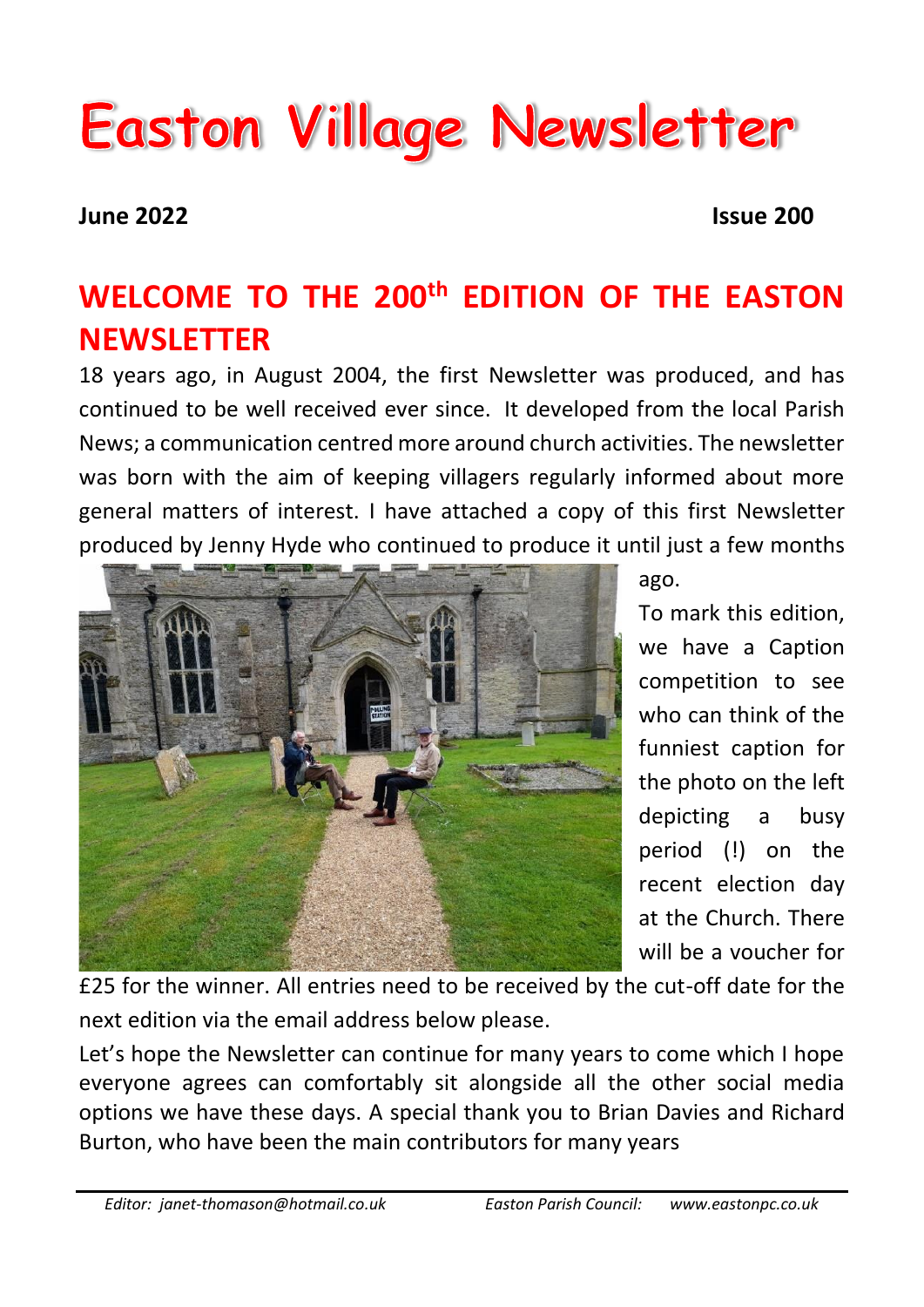#### **Nature Note 124 Brian & Beth Davies**

### **The Big Pond**

It was Beth's BIG IDEA of autumn 2020. It looked as if there had once been a



farm pond at the end of the garden near the western fence line, but the sides had long since caved in and elm trees growing in the bottom had pierced any natural clay lining, so it needed a small digger to reexcavate and enlarge it to Beth's plan. This provided a 4 ft deep central portion with terraced sides for shallower conditions. The two ends were deliberately

made very shallow as a bog area and pebble-bed. To cover this with one single 20 ft by 30 ft liner was quite a challenge - and great fun, at least for spectators! Peter Gould and Steve Thomason first laid strips of underlay over the dry

surface and weighted these down with large cobbles to follow the soil contours. Many thanks to Henry Mayer who had barrowed up tons of these. The liner was then stretched out, lowered carefully into place and again weighted down. The next trick was for



Steve to burrow down, mole-like, under the liner, and retrieve the first lot of cobbles in perfect darkness, with shouted directions from Peter - 'left a bit',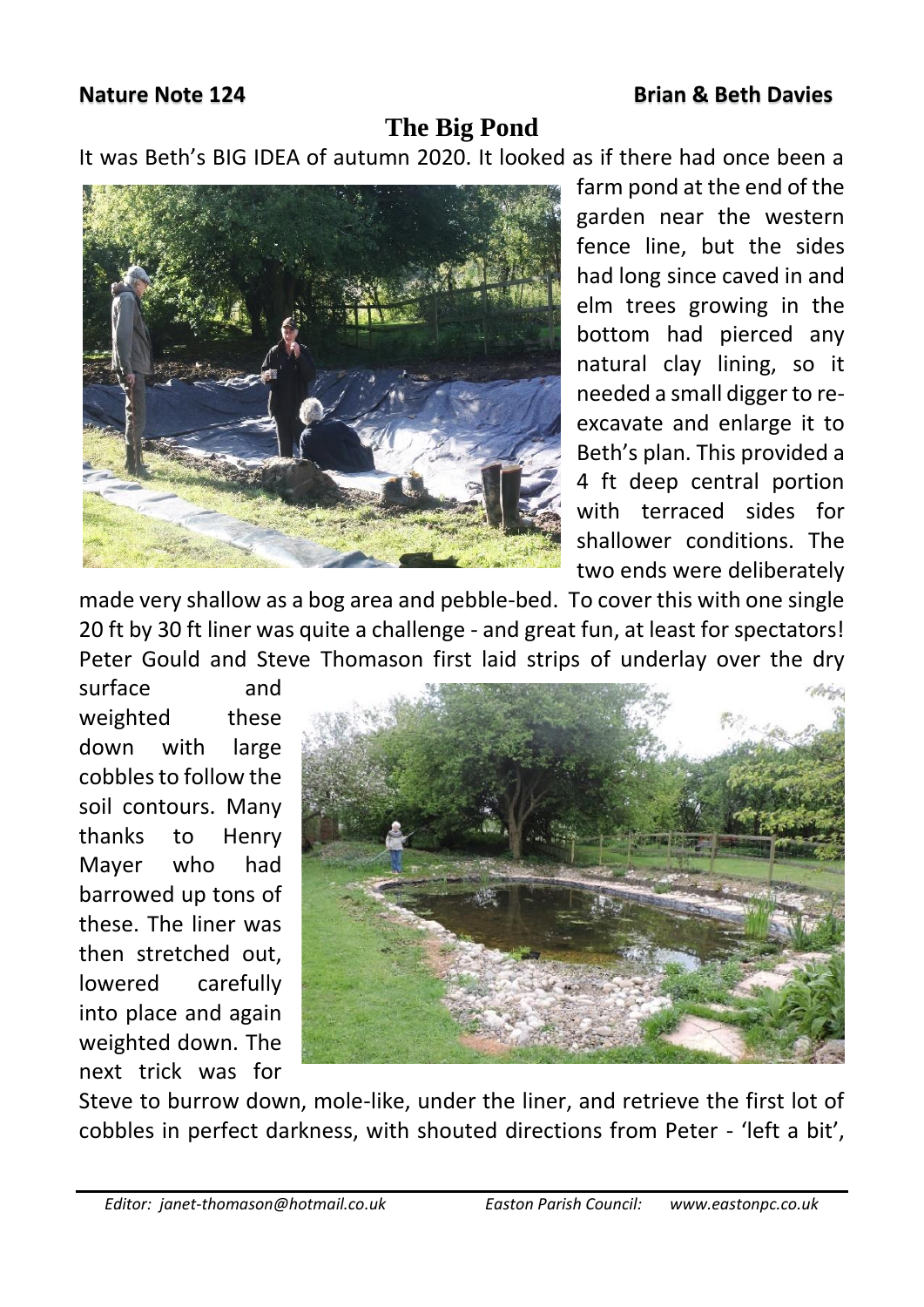'right a bit'. The initial water filling was then done with two long hoses linked together and attached to our outside tap, but the final topping up was really only accomplished after the Easton flooding of Christmas 2020. Flagstones around the northern southern and western edges completed the general design. 2021 was the year for introducing plants, about ten species, including irises, brooklime, bog pimpernel, water mint, water crowfoot and water forget-

me-not for edges and shallow water, and two kinds of water lilies and Cape pondweed (or water hawthorn) for deeper water. Steve furnished some wildlife in the form of sticklebacks, water snails and frogspawn, though the latter disappeared quite soon, unfortunately − probably eaten by



newts. So far this year only the crowfoot and pondweed have flowered but new water lily leaves have appeared and we have high hopes for brooklime, irises and several others.

### **59 Club John Maith**

Two more rounds have passed since my last report, the March winner with number 40 was Pam and Phil Bell, and the April winner with number 52 was Malcolm and Margaret Halliday. Congratulations to all. The next draw will be on the 28 May so good luck everybody

### **Cuckoo Time**

The first cuckoo in the village was heard on  $1<sup>st</sup>$  May at 10.30 am by Charles Nixon.There had been reports of cuckoos at the end of April around Grafham **Water**